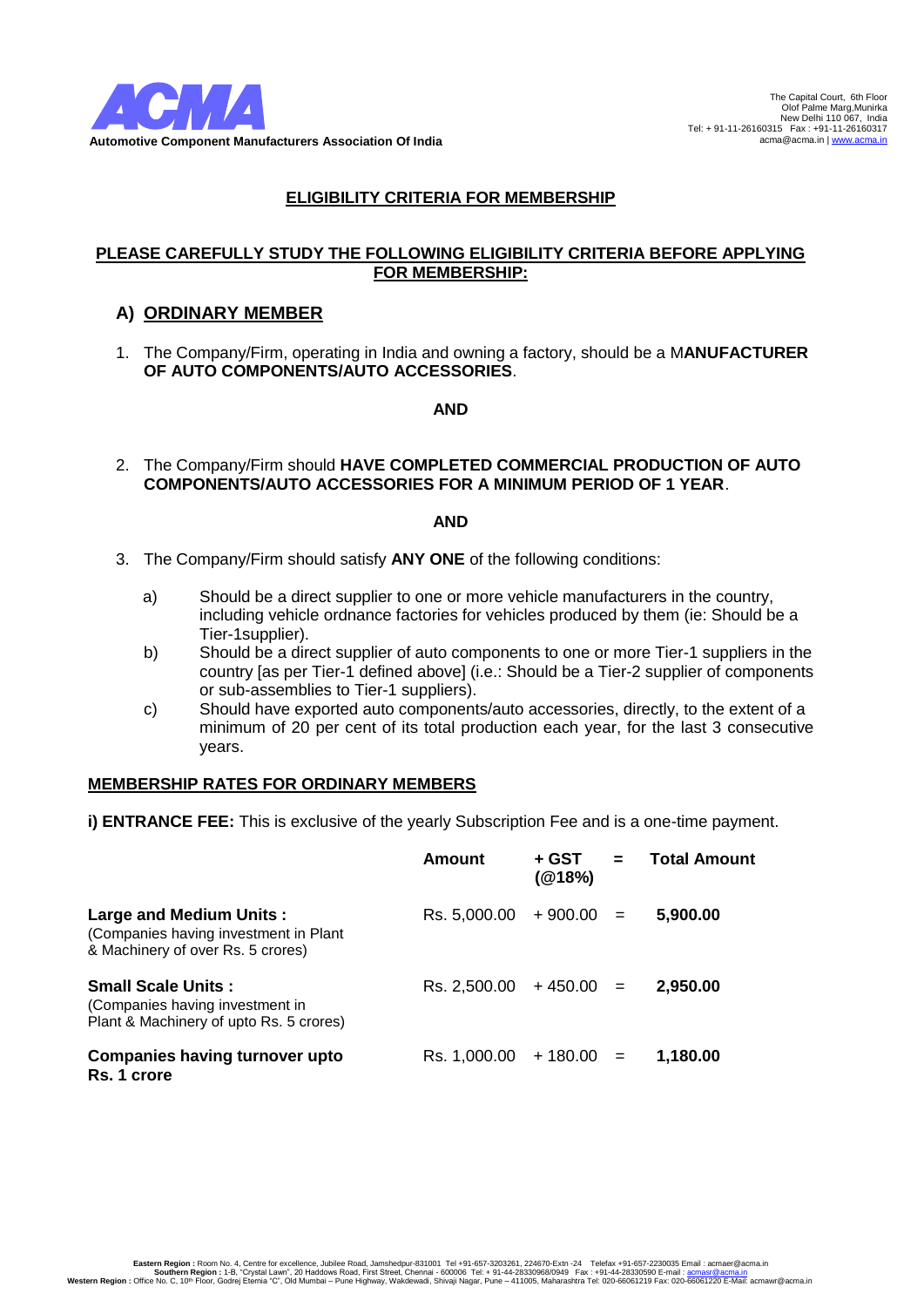

**ii) ANNUAL SUBSCRIPTION FEE :** The Annual Subscription Fees for all Ordinary Members (irrespective of category) will be in addition to the above one time Entrance Fees and is based on a Slab System on the Annual Gross Sales Turnover. The Subscription Slabs are as follows:-

| <b>Gross Sales Turnover</b>          | <b>Subscription Amount Per Annum</b>         |
|--------------------------------------|----------------------------------------------|
| Above Rs. 200 crores                 | $Rs.1,00,000.00 + 18,000.00 = 1,18,000.00$   |
| Between Rs. 100 crores to 200 crores | Rs. 85,000.00 + 15,300.00 = 1,00,300.00      |
| Between Rs. 50 crores to 100 crores  | Rs. 70,000.00 + 12,600.00 = 82,600.00        |
| Between Rs. 30 crores to 50 crores   | Rs. $50,000.00 + 9,000.00 = 59,000.00$       |
| Between Rs. 20 crores to 30 crores   | Rs. $40,000.00 + 7,200.00 = 47,200.00$       |
| Between Rs. 10 crores to 20 crores   | Rs. $35,000.00 + 6,300.00 = 41,300.00$       |
| Between Rs. 5 crores to 10 crores    | Rs. 27,500.00 +<br>$4,950.00 = 32,450.00$    |
| Between Rs. 2 crores to 5 crores     | $2,700.00 =$<br>Rs. 15,000.00 +<br>17,700.00 |
| Between Rs. 75 lakhs to 2 crores     | Rs. 11,250.00 +<br>$2,025.50 = 13,275.00$    |
| Upto Rs. 75 lakhs                    | $Rs. 6,000.00 +$<br>$1080.00 =$<br>7,080.00  |

# **NOTE :**

a) The Annual Subscription falls due on 1st April of each year.

b) The last date for paying Annual Subscription is 31st May of each year.

# C) **Procedure For Processing Of Membership Applications**

Ordinary Member shall be proposed by one Ordinary Member and seconded by another Ordinary Member. The membership shall be approved in the Executive Committee Meeting.

**\*\*\*\*\*\*\***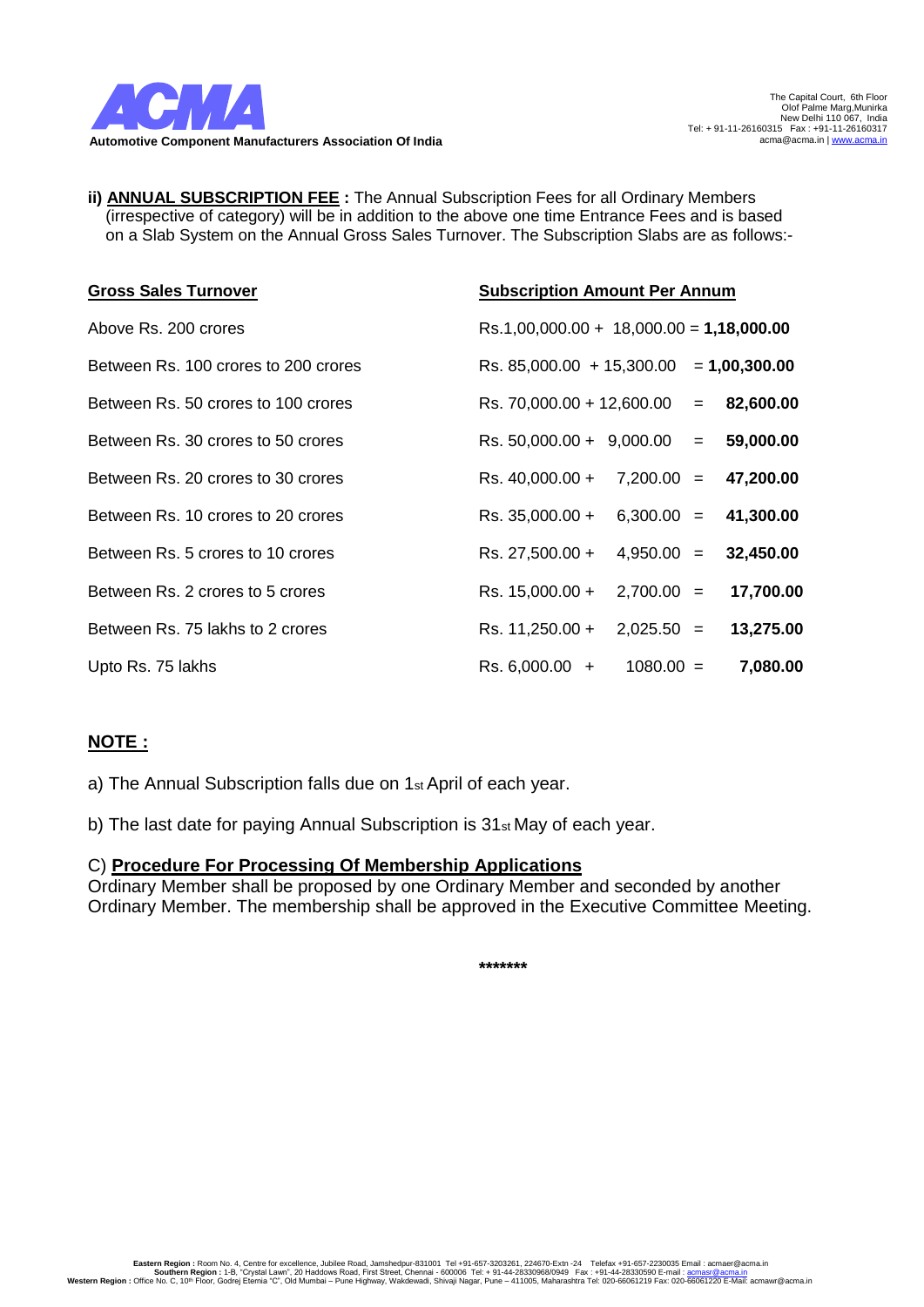

#### **PLEASE CAREFULLY STUDY THE FOLLOWING ELIGIBILITY CRITERIA BEFORE APPLYING FOR MEMBERSHIP:**

# **B) ASSOCIATE MEMBERS**

## 1. The Company/Firm should **HAVE COMPLETED ONE YEAR OF OPERATIONS IN INDIA** AND

2. Companies/Firms based in India, having manufacturing operations in India, who are connected to the Automotive Industry as manufacturers/ Job work of auto accessories, spare parts for the domestic aftermarket and companies providing IT, Logistics, Consultancy or Technical and Advisory Services, etc, from operations based in India, and who do not fulfil the basic criteria of Ordinary Membership are eligible to apply for Associate Membership. Vehicle/Engine manufacturers, traders and companies having only liaison/representative offices in India are not eligible.

#### OR

Companies/Firms based in India, having manufacturing operations in India, who are Manufacturers of Tools & Dies and Capital Goods, are eligible to apply for Associate Membership, but at least 30% of the business of the Company should be derived from the automotive Industry

3. Validity of Associate Membership will be for one year and will need to be renewed by the company at the beginning of every financial year (without payment of Entry Fees again). The annual renewal will be based on a self declaration, in the prescribed format, signed by the CEO of the company certifying that the company still does not fulfil the criteria for Ordinary Membership of ACMA. Please note that companies which become eligible for Ordinary Membership of ACMA shall not be allowed to continue as Associate Members at the time of the annual renewal of membership. In case company has become eligible for "Ordinary membership", then they should apply to ACMA for converting its membership to the "Ordinary Members" category (Associate Membership will not be automatically converted to Ordinary unless and until specifically applied by the company). Such applications would be made by the company in the prescribed format of Ordinary Membership. All cases would be scrutinised and placed before the ACMA Executive Committee for approval as per the normal practice. The decision of the ACMA EC, in this connection will be final.

| <b>MEMBERSHIP RATES FOR ASSOCIATE MEMBERS</b>                                                                                                     |        |       |                  |  |                           |  |
|---------------------------------------------------------------------------------------------------------------------------------------------------|--------|-------|------------------|--|---------------------------|--|
|                                                                                                                                                   | Amount | $\pm$ | $GST =$<br>(@18% |  | <b>Total Amount</b>       |  |
| <b>ENTRANCE FEE:</b> Rs. 50,000.00 + 9000.00 = 59,000.00<br>(This is a One-time fees and does not include the Annual Membership Subscription Fee) |        |       |                  |  |                           |  |
| <b>ANNUAL SUBSCRIPTION:</b> Rs. 1,00,000.00 +<br><b>FEES (Flat Rate)</b>                                                                          |        |       |                  |  | $18,000.00 = 1,18,000.00$ |  |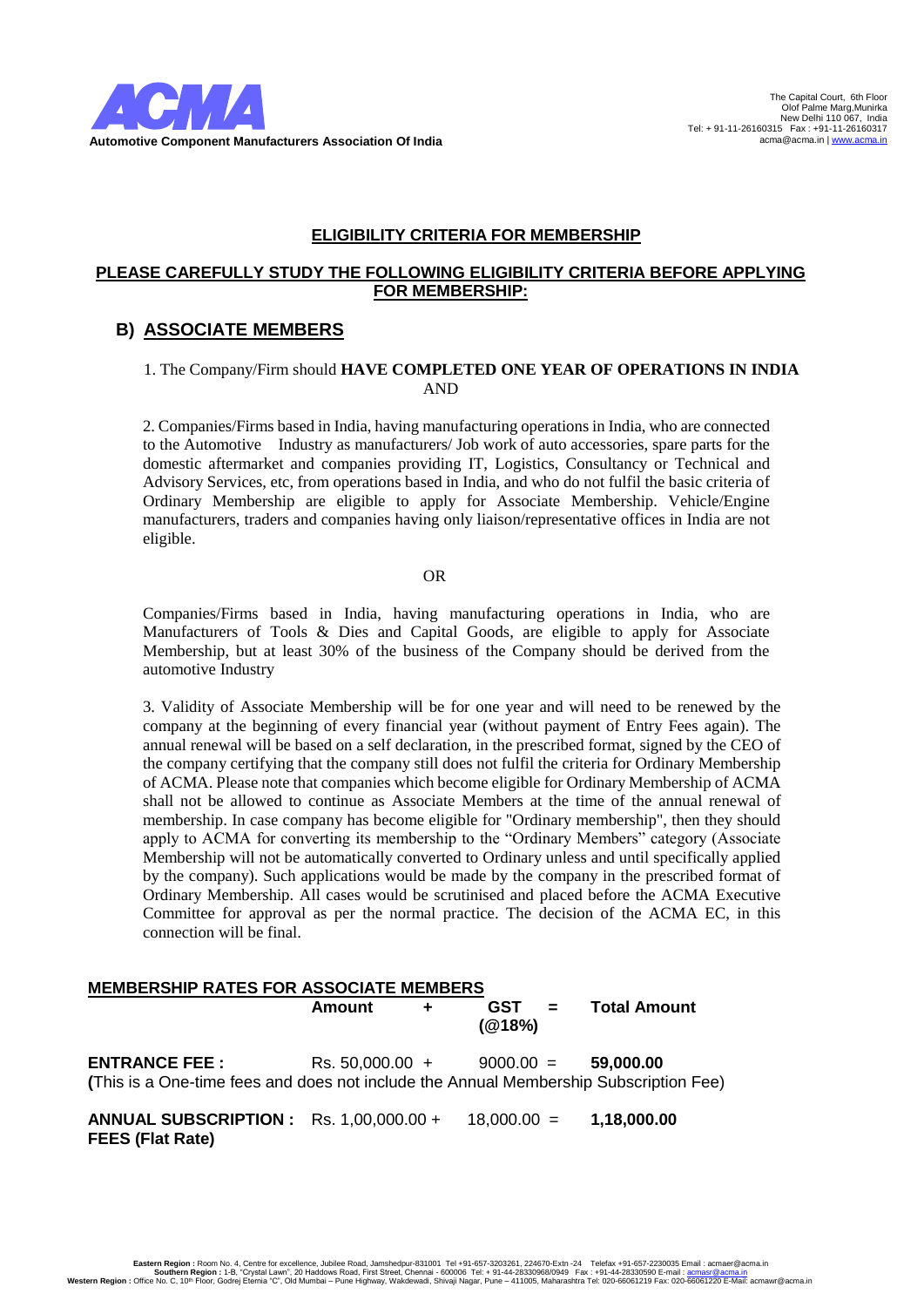

# **NOTE :**

a) The Annual Subscription falls due on 1st April of each year.

b) The last date for paying Annual Subscription is 31st May of each year.

c) Associate members may attend any such meetings of the Executive Committee to which they may be invited or any Ordinary or special meetings of the Association and may take part in the discussion but shall not have right to vote at such meeting/s nor shall have any right to be elected to the Executive Committee of the Association or to Government representation service of the Association. Associate member would be entitled to all Business Development Services of the Association

# d) Procedure for Processing Of Membership Applications

Associate Membership Application shall be proposed by one Ordinary Member and seconded by another Ordinary Member. The membership shall be approved in the Executive Committee Meeting. In case of annual renewal, the upgrade from Associate to Ordinary membership shall follow the same procedure as any new application for Ordinary membership except that the one-time entry fee will not be payable again.

**\*\*\*\*\*\*\*\*\*\*\*\***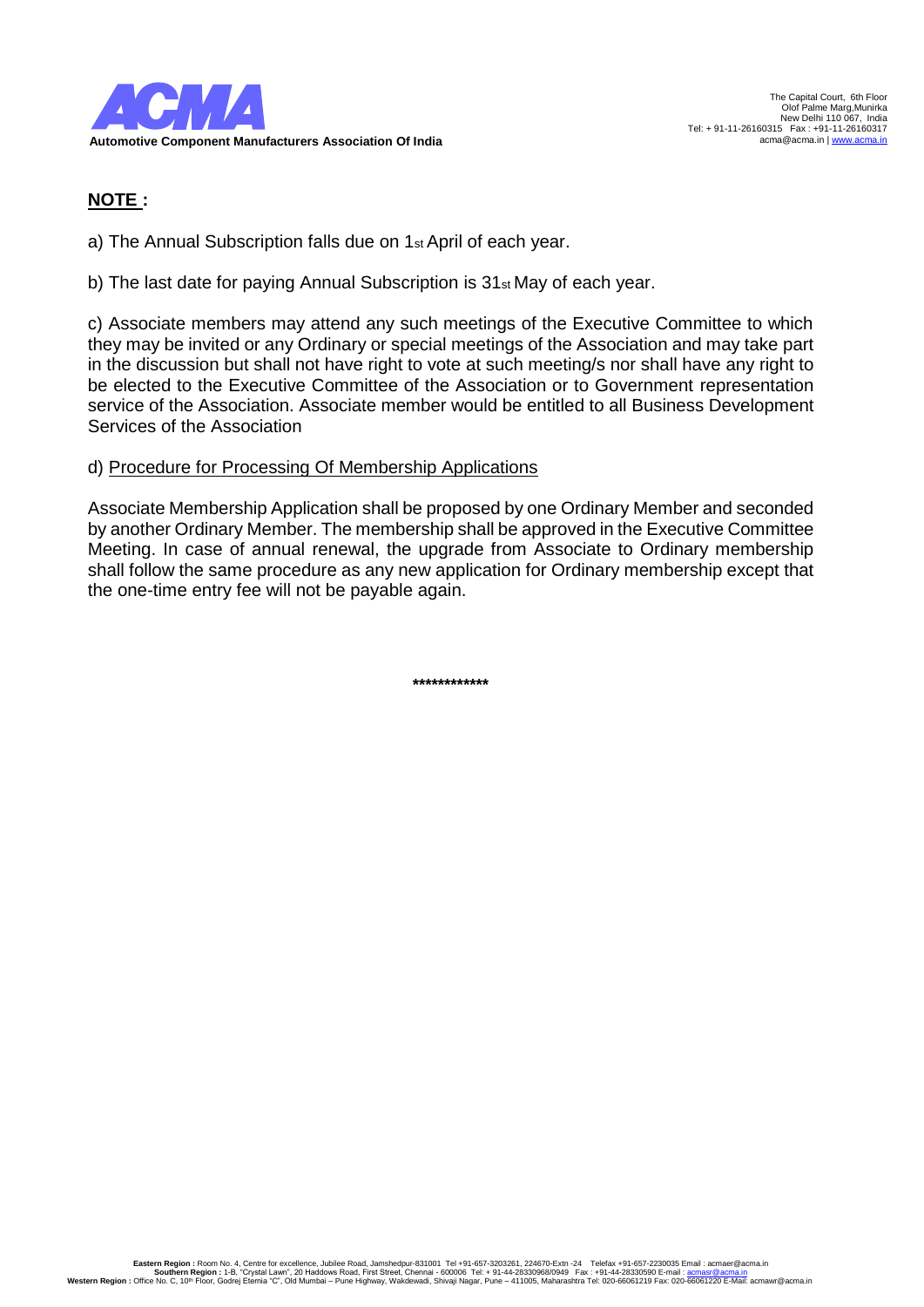

## **PLEASE CAREFULLY STUDY THE FOLLOWING ELIGIBILITY CRITERIA BEFORE APPLYING FOR MEMBERSHIP :**

# **C) AFFILIATE MEMBER**

Any Society, Association, Chamber of Industry or other not-for-profit Organisation, Trust etc registered in India representing Manufacturing Industries, Service Providers, Suppliers, Customers, Dealers etc of the Automotive Industry can apply for Affiliate Membership of the Association.

#### **MEMBERSHIP RATES FOR AFFILIATE MEMBERS**

**Amount + GST = Total Amount (@18%)**

**ENTRANCE FEE** Rs. 6,000.00 + Rs. 1080.00 = **Rs. 7,080.00 (**This is exclusive of the Annual Subscription Fee and is a one-time payment)

**ANNUAL SUBSCRIPTION FEES** Rs. 5,000.00 + Rs. 900.00 = **Rs. 5,900.00** (Flat Rate for all members)

# **NOTE :**

a) The Annual Subscription falls due on 1<sup>st</sup> April of each year.

- b) The last date for paying Annual Subscription is 31st May of each year.
- c) Affiliate members may attend any such meetings of the Executive Committee to which they may be invited or any Ordinary or special meetings of the Association and may take part in the discussion but shall not have right to vote at such meeting/s nor shall have any right to be elected to the Executive Committee of the Association. Affiliate member would be entitled to all Business Development Services of the Association

#### d) **Procedure For Processing Of Membership Applications**

Affiliate Member shall be proposed by one Ordinary Member and seconded by another Ordinary Member. The membership shall be approved in the Executive Committee Meeting.

\*\*\*\*\*\*\*\*\*\*